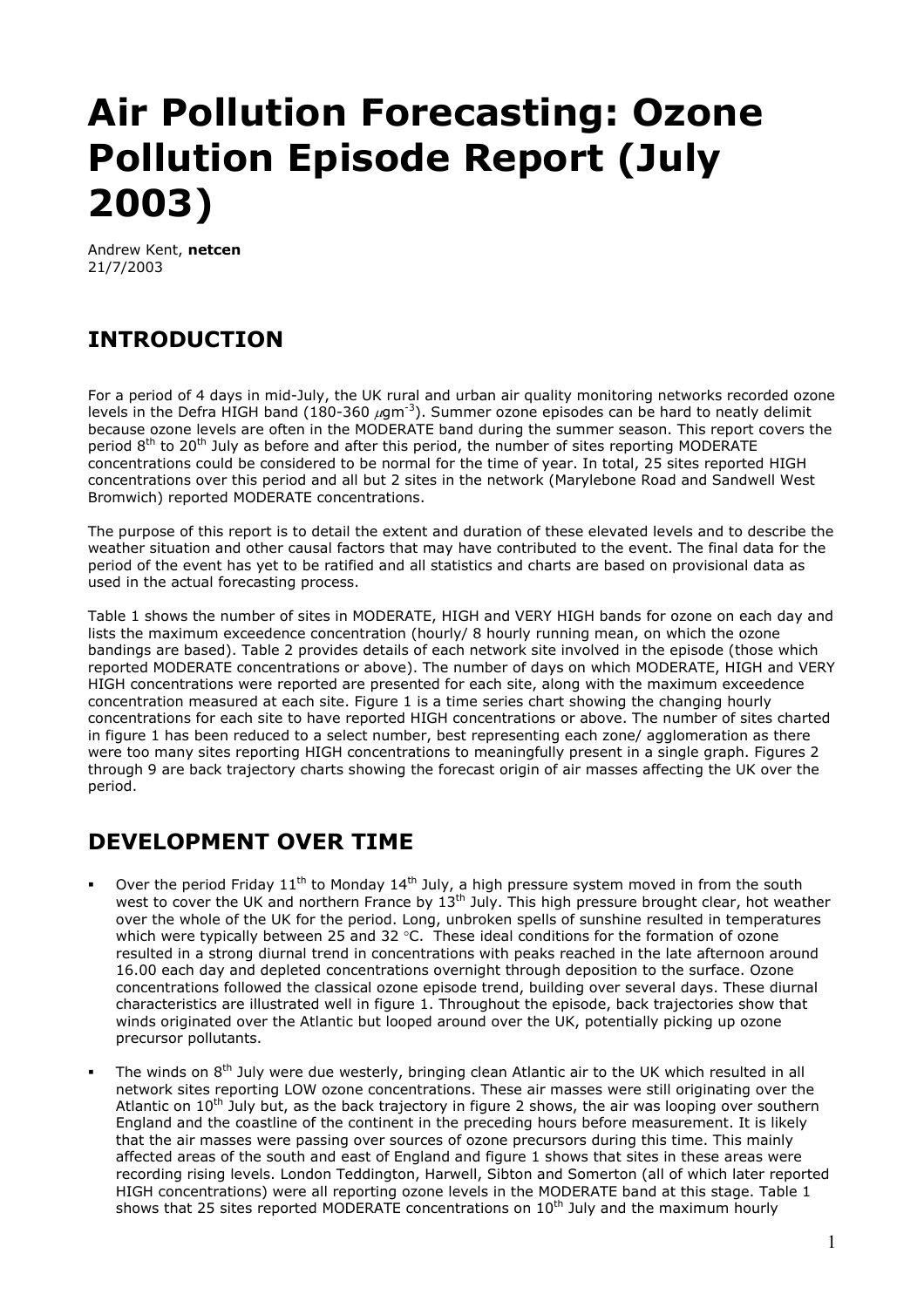concentration was 168  $\mu$ gm<sup>-3</sup>, just below the HIGH band, which was measured at Harwell in the south east zone.

- On  $11<sup>th</sup>$  July, winds became due westerly again (figure 3) and passed over no significant sources of ozone precursors. The number of network sites reporting MODERATE concentrations correspondingly dropped to 4, despite the continued hot, sunny weather.
- The 12<sup>th</sup> July saw an increase in concentrations again with 34 sites reporting MODERATE concentrations and maximum hourly concentrations again just below the HIGH band at 164  $\mu$ qm<sup>-3</sup>. The weather remained hot and sunny and the back trajectories on both  $11<sup>th</sup>$  (figure 3) and  $12<sup>th</sup>$ (figure 4) July were very similar. The increased levels on  $12<sup>th</sup>$  compared with the previous day are typical of an ozone episode which tend to 'build up' over several days in the lower atmosphere. These increases may also have been exacerbated by the very slight northerly shift of winds. These would have brought air which had passed over sources of ozone precursors in Northern Ireland and industrial areas of Wales and north west England to the exceptionally hot south east England. Winds affecting the south east on  $11<sup>th</sup>$  had passed over only rural Ireland and Wales.
- The height of the episode occurred between  $13<sup>th</sup>$  and  $16<sup>th</sup>$  of July when air was passing from the Atlantic and looping over the UK at northern Europe before returning to the UK (figures 5 to 7). The escalation of ozone concentrations in the UK during this time is likely due to domestic emissions of ozone precursors reacting under sunny, hot, ideal conditions. On  $14^{th}$ , and particularly  $15^{th}$ , incoming pollutants from Europe may have further compounded these domestic ozone precursors. This resulted in concentrations breaching the HIGH band for the first time on  $13<sup>th</sup>$  - 3 sites reported HIGH concentrations and 68 sites reported MODERATE concentrations on this day. Figure 5 shows that winds affecting north of England had the greatest potential for having gathered ozone precursors because they had travelled over the greatest land area in the hours before hand. This explains why the Wigan Leigh site (North West & Merseyside) and Middlesbrough site (North East Zone) measured HIGH concentrations. The other site to record HIGH concentrations was Harwell which is regularly reports some of the highest ozone concentrations in the network, likely due to it's rural location and lack of a traffic related NO<sub>y</sub> scavenging effect. Data from Harwell over this period may be overreading by as much as 15% and is currently under investigation.
- The following day (14<sup>th</sup> July) saw concentrations at Harwell remain well within the HIGH band. There were 3 other sites recording HIGH concentrations on this day: Port Talbot, Cardiff Centre and Strath Vaich. This is consistent with the back trajectories in figure 6, which shows air passing over northern Europe and southern England before reaching Wales and passing over northern Europe and the length of the UK before reaching Scotland.
- The culmination of the episode occurred on 15<sup>th</sup> July with 19 network sites reporting HIGH concentrations and 71 reporting MODERATE levels. The maximum hourly concentration on this day was 282  $\mu$ qm<sup>-3</sup> at Harwell. This would have represented one of the highest ozone concentrations recorded in the UK since 1990 but the analyser may be over reading by 15% compared with **netcen**'s reference photometer. Re-scaling of this provisional data will result in a maximum hourly concentration of some  $40 \mu$ am<sup>-3</sup> lower which is more consistent with the maximum hourly concentrations reported by other sites in the network the time. The back trajectories for this day (figure 7) indicate that ozone precursors from Europe are likely to have been compounding domestic levels and this would account for episode reaching its height on this day.
- From  $16<sup>th</sup>$  July onwards, the path of the air masses became more scattered (figure 7) as the high pressure system broke down to be replaced by unsettled periods of low pressure. By 18<sup>th</sup> July, winds were again westerly (figure 8) and with the decline in the temperatures, increasing cloud cover and reduction in ozone precursors, levels of ozone in UK dropped back into the MODERATE and LOW bands.

### **SUMMARY**

This was a typical ozone episode resulting from ideal, hot weather conditions and air masses passing over sources of ozone precursor pollutants. Ozone episodes in the UK usually result from hot, sunny conditions and incoming ozone precursor pollutants from European sources borne on easterly or south easterly winds. This episode was predominantly fuelled by domestic emissions of these precursors with a possible but smaller contribution from the continent at the height of the episode.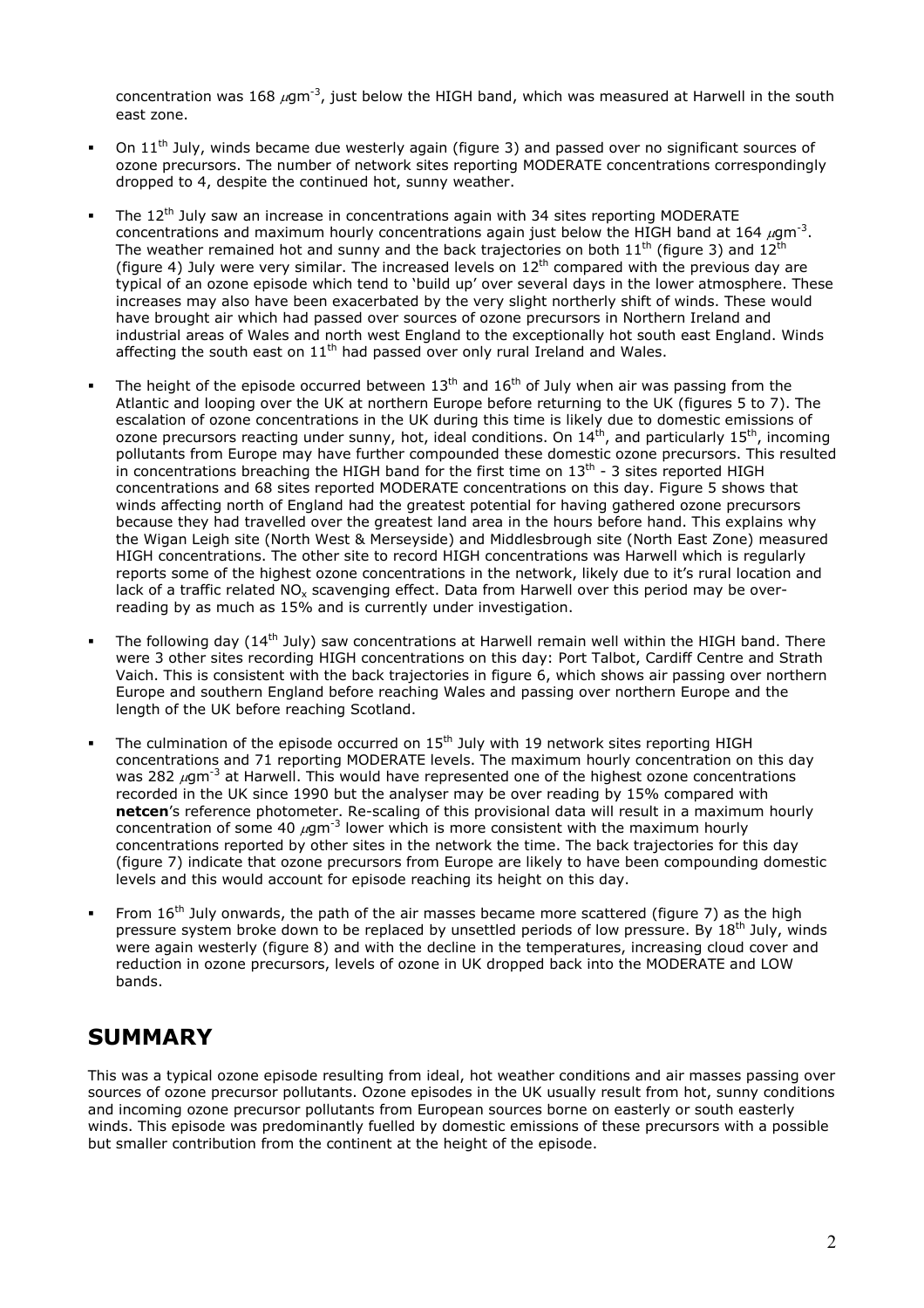#### **Table 1 – Ozone concentrations by date and band**

| <b>Date</b> | <b>Number of MOD</b><br>sites | Number of<br><b>HIGH sites</b> | Number of V<br><b>HIGH sites</b> | <b>Maximum exceedence</b><br>$(\mu$ gm <sup>-3</sup> ) |
|-------------|-------------------------------|--------------------------------|----------------------------------|--------------------------------------------------------|
| 09/07/03    | 5                             |                                |                                  | 110                                                    |
| 10/07/03    | 25                            |                                |                                  | 168                                                    |
| 11/07/03    | 4                             |                                |                                  | 106                                                    |
| 12/07/03    | 34                            |                                |                                  | 164                                                    |
| 13/07/03    | 68                            | 3                              |                                  | 202                                                    |
| 14/07/03    | 61                            | 4                              |                                  | 238                                                    |
| 15/07/03    | 71                            | 19                             |                                  | 282                                                    |
| 16/07/03    | 71                            | 5                              |                                  | 248                                                    |
| 17/07/03    | 22                            |                                |                                  | 132                                                    |
| 18/07/03    |                               |                                |                                  | 140                                                    |
| 19/07/03    | 13                            |                                |                                  | 148                                                    |

#### **Table 2 – Ozone concentrations by band and duration**

| <b>Site</b>            | <b>Number days</b><br><b>MODERATE</b> | <b>Number</b><br>days HIGH | <b>Number days</b><br><b>VERY HIGH</b> | Maximum hourly/8<br>hourly mean mean<br>$(\mu$ gm <sup>-3</sup> ) |
|------------------------|---------------------------------------|----------------------------|----------------------------------------|-------------------------------------------------------------------|
| Harwell                | 8                                     | 3                          | -----                                  | 282                                                               |
| Bottesford             | 8                                     | $\overline{2}$             | -----                                  | 196                                                               |
| <b>Cardiff Centre</b>  | 5                                     | $\overline{2}$             | -----                                  | 192                                                               |
| Port Talbot            | 5                                     | $\overline{2}$             | -----                                  | 192                                                               |
| Liverpool Speke        | 5                                     | $\overline{2}$             | -----                                  | 214                                                               |
| Sibton                 | 8                                     | $\mathbf{1}$               | -----                                  | 212                                                               |
| Lullington Heath       | 7                                     | $\mathbf{1}$               | -----                                  | 186                                                               |
| London Teddington      | $\overline{7}$                        | 1                          | -----                                  | 190                                                               |
| Thurrock               | 7                                     | 1                          | -----                                  | 180                                                               |
| Bournemouth            | 6                                     | 1                          | -----                                  | 200                                                               |
| Somerton               | 6                                     | $\mathbf{1}$               | -----                                  | 188                                                               |
| London Brent           | 6                                     | $\mathbf{1}$               | -----                                  | 192                                                               |
| Northampton            | 6                                     | $\mathbf{1}$               |                                        | 208                                                               |
| Wigan Leigh            | 6                                     | $\overline{1}$             | -----                                  | 200                                                               |
| Swansea                | 5                                     | 1                          | -----                                  | 180                                                               |
| Leamington Spa         | 5                                     | $\mathbf{1}$               | -----                                  | 210                                                               |
| Coventry Memorial Park | 5                                     | $\overline{1}$             | -----                                  | 198                                                               |
| Birmingham East        | 5                                     | 1                          | -----                                  | 192                                                               |
| Aston Hill             | 5                                     | $\mathbf{1}$               | -----                                  | 182                                                               |
| Leicester Centre       | 5                                     | $\mathbf{1}$               | -----                                  | 202                                                               |
| Norwich Centre         | 5                                     | $\mathbf{1}$               | -----                                  | 248                                                               |
| Blackpool              | 5                                     | $\mathbf{1}$               | -----                                  | 192                                                               |
| Middlesbrough          | $\overline{5}$                        | $\mathbf{1}$               | -----                                  | 180                                                               |
| Strath Vaich           | 5                                     | 1                          | -----                                  | 180                                                               |
| Wicken Fen             | 3                                     | 1                          | -----                                  | 186                                                               |
| Rochester              | 8                                     | -----                      | -----                                  | 154                                                               |
| London Eltham          | 7                                     | -----                      | $- - - - -$                            | 178                                                               |
| London Bexley          | 7                                     | -----                      | -----                                  | 156                                                               |
| St Osyth               | 7                                     | $- - - - -$                | -----                                  | 178                                                               |
| Weybourne              | 7                                     | -----                      | -----                                  | 150                                                               |
| Yarner Wood            | 6                                     | -----                      | -----                                  | 178                                                               |
| Portsmouth             | 6                                     |                            |                                        | 168                                                               |
| Southampton Centre     | 6                                     | -----                      | -----                                  | 156                                                               |
| <b>Bristol Centre</b>  | 6                                     | -----                      | -----                                  | 148                                                               |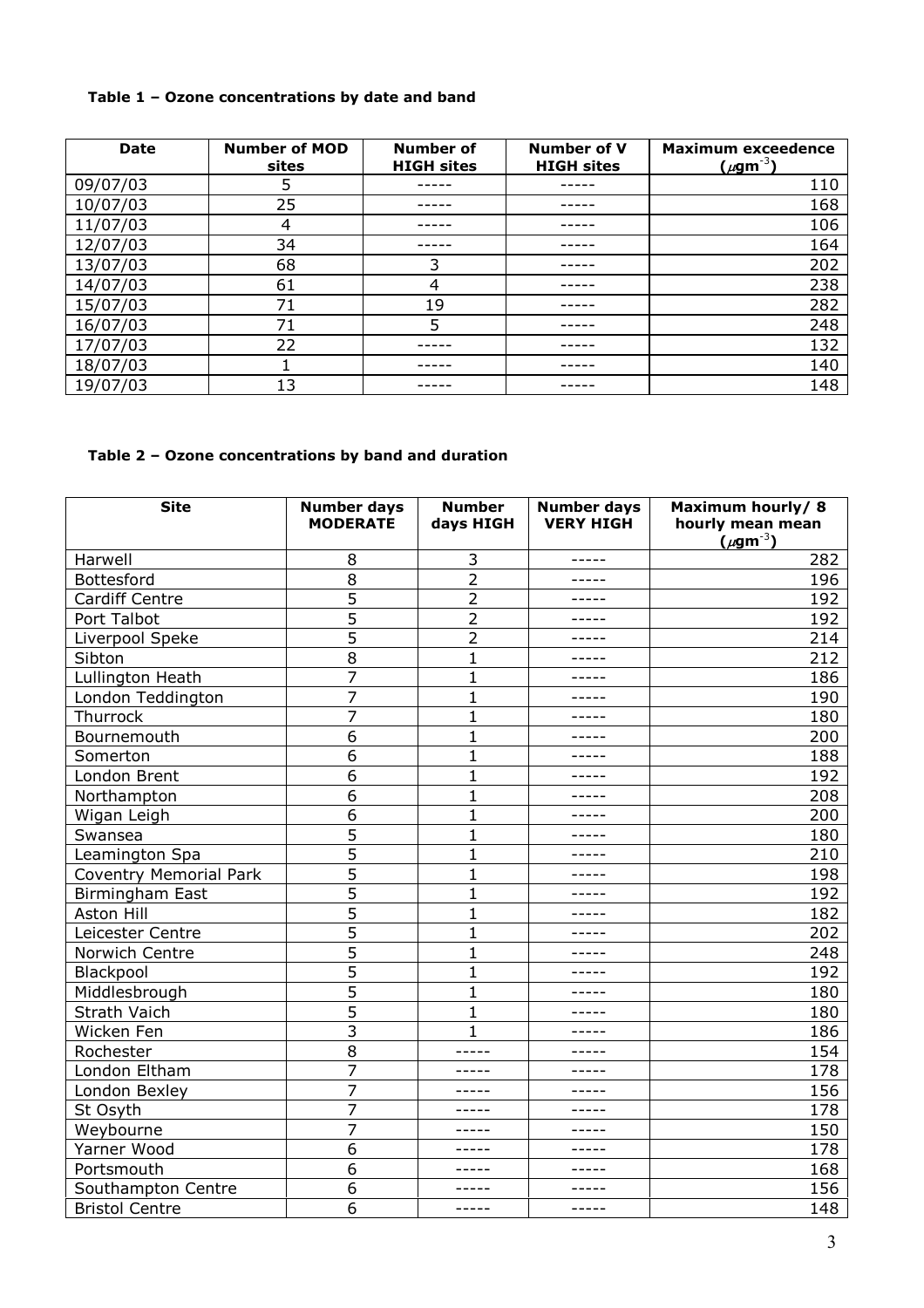| <b>Site</b>              | <b>Number days</b><br><b>MODERATE</b> | <b>Number</b><br>days HIGH | <b>Number days</b><br><b>VERY HIGH</b> | Maximum hourly/8<br>hourly mean mean<br>$(\mu$ gm <sup>-3</sup> ) |
|--------------------------|---------------------------------------|----------------------------|----------------------------------------|-------------------------------------------------------------------|
| London Southwark         | 6                                     | -----                      | -----                                  | 154                                                               |
| London Hillingdon        | 6                                     | -----                      | -----                                  | 164                                                               |
| London Westminster       | 6                                     | -----                      | -----                                  | 152                                                               |
| London N. Kensington     | 6                                     | -----                      | -----                                  | 170                                                               |
| Redcar                   | 6                                     | -----                      |                                        | 174                                                               |
| London Lewisham          | 5                                     | -----                      | -----                                  | 164                                                               |
| London Bloomsbury        | 5                                     | -----                      | -----                                  | 140                                                               |
| Southend-on-Sea          | 5                                     | -----                      | -----                                  | 140                                                               |
| Cwmbran                  | 5                                     | -----                      | -----                                  | 172                                                               |
| Ladybower                | 5                                     | -----                      | -----                                  | 158                                                               |
| Glazebury                | 5                                     | -----                      | -----                                  | 178                                                               |
| Salford Eccles           | 5                                     | -----                      | -----                                  | 168                                                               |
| Bolton                   | 5                                     | -----                      | -----                                  | 178                                                               |
| Preston                  | $\overline{5}$                        | -----                      | -----                                  | 172                                                               |
| <b>Belfast Centre</b>    | 5                                     | -----                      | -----                                  | 162                                                               |
| Great Dun Fell           | 5                                     | -----                      | -----                                  | 154                                                               |
| <b>Plymouth Centre</b>   | 4                                     | -----                      | -----                                  | 140                                                               |
| London Wandsworth        | 4                                     | -----                      | -----                                  | 138                                                               |
| Narberth                 | 4                                     |                            |                                        | 160                                                               |
| <b>Birmingham Centre</b> | $\overline{\mathbf{4}}$               | -----                      | -----                                  | 158                                                               |
| Wolverhampton Centre     | $\overline{4}$                        | -----                      | -----                                  | 156                                                               |
| Stoke-on-Trent Centre    | $\overline{4}$                        | -----                      | -----                                  | 158                                                               |
| Manchester Piccadilly    | 4                                     | -----                      | -----                                  | 154                                                               |
| <b>Bradford Centre</b>   | 4                                     | -----                      | -----                                  | 160                                                               |
| Derry                    | 4                                     | -----                      | -----                                  | 164                                                               |
| Eskdalemuir              | 4                                     | -----                      | -----                                  | 138                                                               |
| <b>Bush Estate</b>       | 4                                     | -----                      | -----                                  | 134                                                               |
| <b>Exeter Roadside</b>   | $\overline{3}$                        | -----                      | -----                                  | 148                                                               |
| London Hackney           | 3                                     | -----                      | -----                                  | 142                                                               |
| London Haringey          | 3                                     | -----                      | -----                                  | 142                                                               |
| Nottingham Centre        | 3                                     | -----                      | -----                                  | 142                                                               |
| Manchester South         | 3                                     | -----                      | $- - - - -$                            | 142                                                               |
| Wirral Tranmere          | 3                                     | -----                      | -----                                  | 128                                                               |
| Sheffield Centre         | 3                                     | -----                      | -----                                  | 152                                                               |
| Rotherham Centre         | 3                                     | -----                      | -----                                  | 146                                                               |
| <b>Barnsley Gawber</b>   | 3                                     | -----                      | -----                                  | 140                                                               |
| Hull Freetown            | 3                                     |                            |                                        | 132                                                               |
| Leeds Centre             | $\overline{3}$                        | -----                      | -----                                  | 146                                                               |
| <b>High Muffles</b>      | 3                                     | -----                      | -----                                  | 140                                                               |
| <b>Newcastle Centre</b>  | 3                                     | -----                      | -----                                  | 158                                                               |
| <b>Bury Roadside</b>     | 1                                     | -----                      | $- - - - -$                            | 110                                                               |
| Lough Navar              | 1                                     |                            |                                        | 100                                                               |
| <b>Glasgow Centre</b>    | 1                                     | -----                      | -----                                  | 110                                                               |
| Edinburgh Centre         | 1                                     | -----                      | -----                                  | 108                                                               |

N.B – In tables 1 and 2, in cases where levels progress through the MODERATE band and into the HIGH band over the course of a day, the occasion is counted in both the MODERATE and HIGH categories.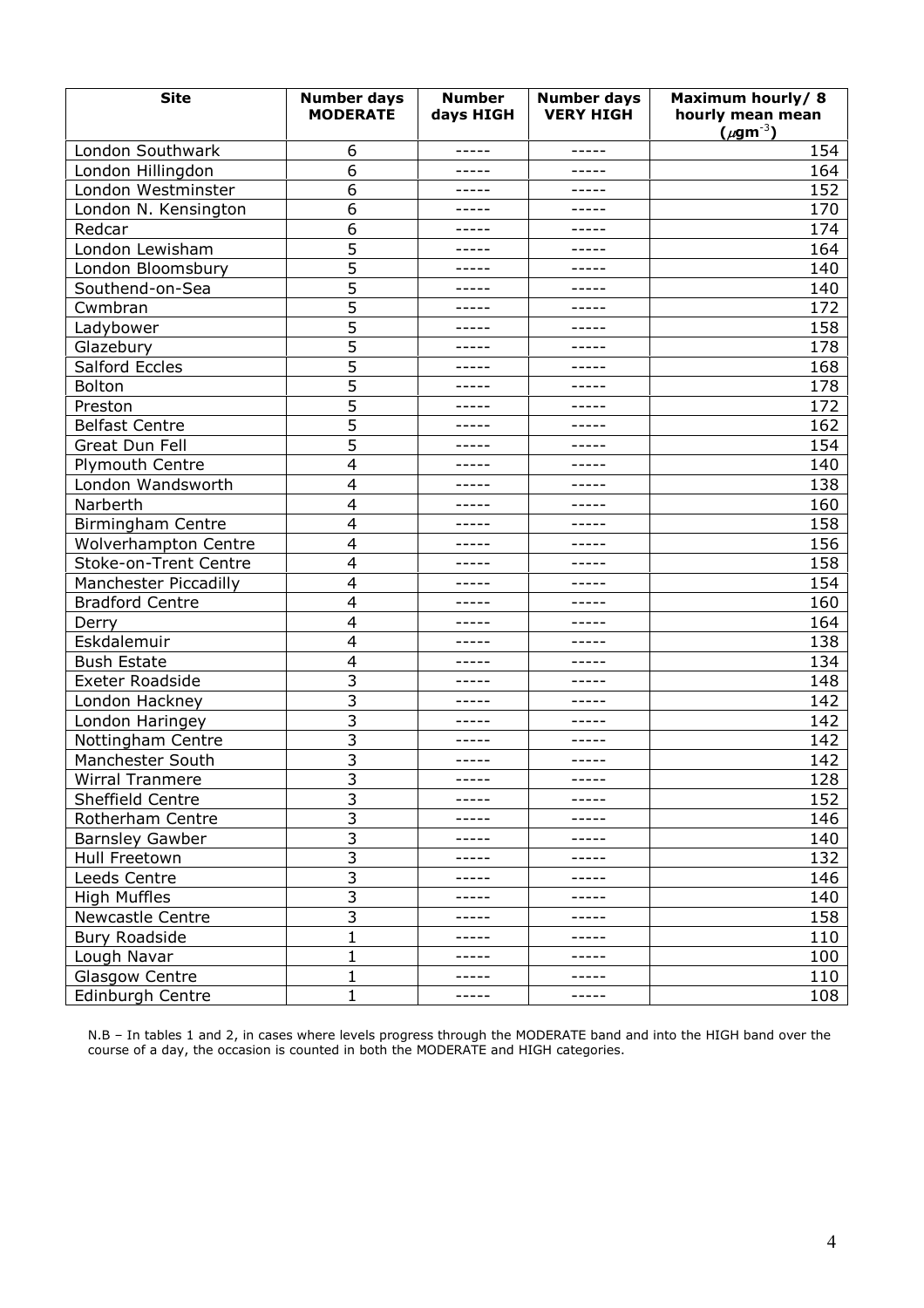

**Figure 1 – Hourly ozone concentrations at sites which reported HIGH concentrations over the episode**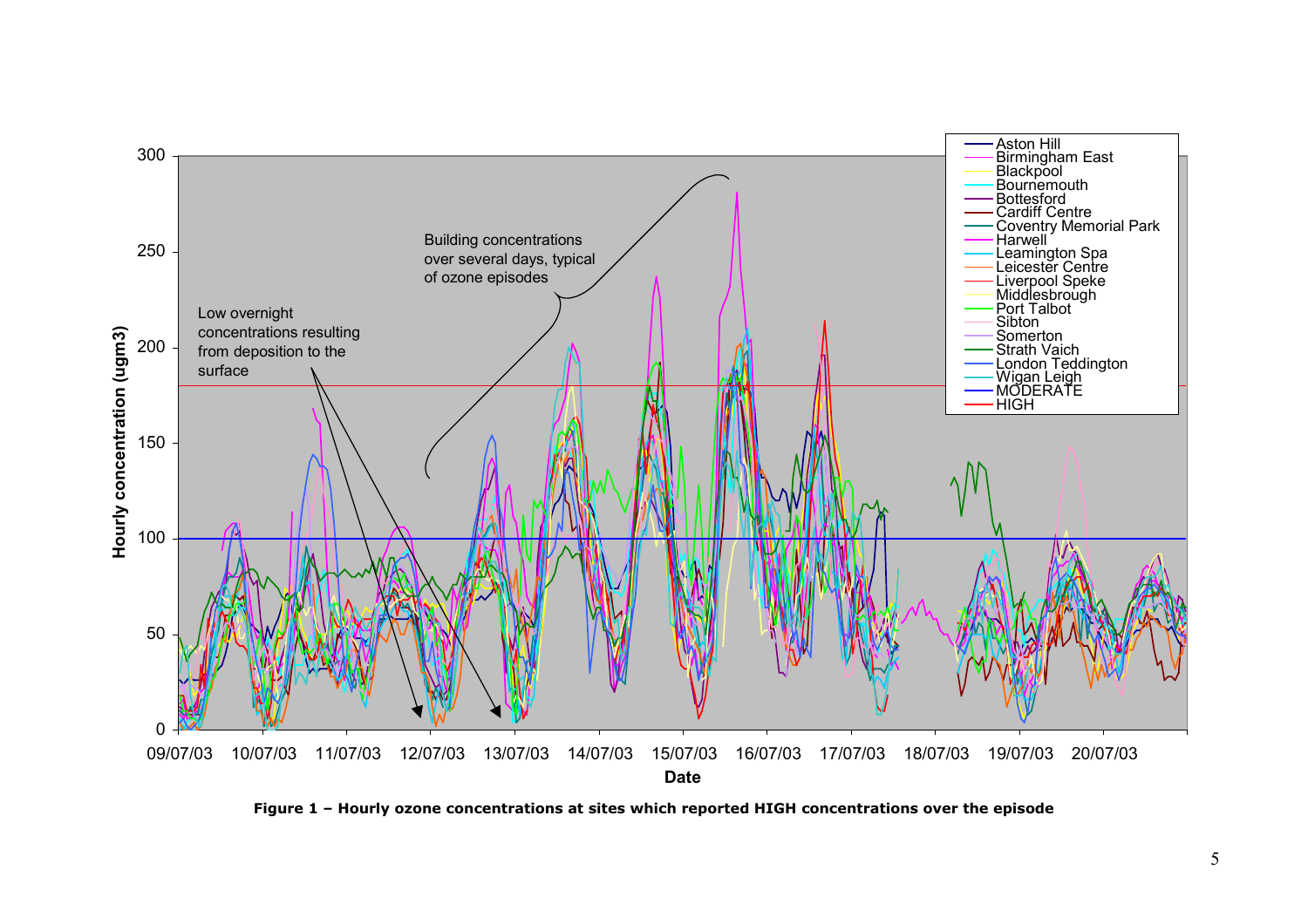

Figure 2 - Four day forecast back trajectories UK, 10<sup>th</sup> July 2003



Figure 3 - Four day forecast back trajectories UK, 11<sup>th</sup> July 2003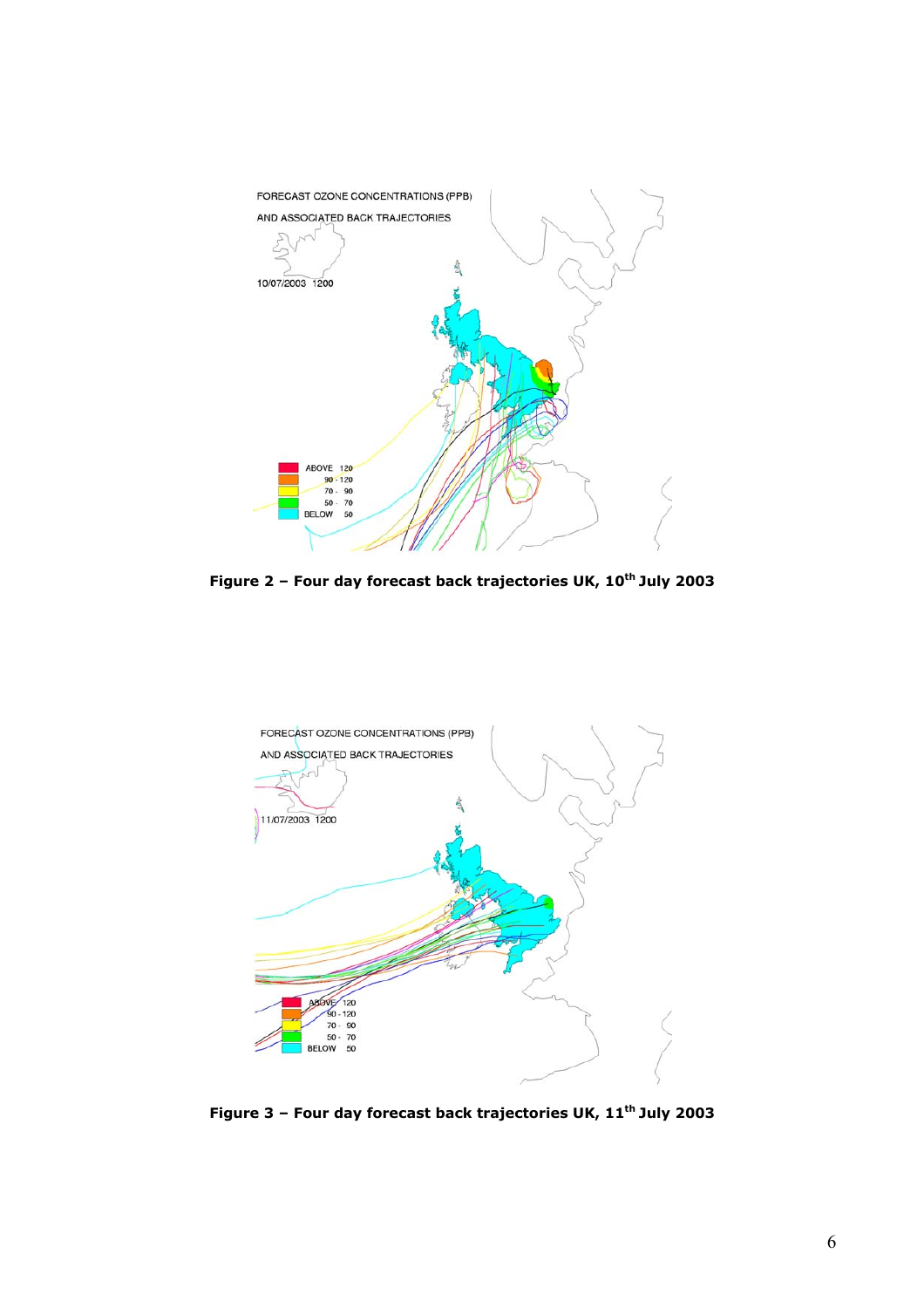

**Figure 4 – Four day forecast back trajectories UK, 12th July 2003**



**Figure 5 – Four day forecast back trajectories UK, 13th July 2003**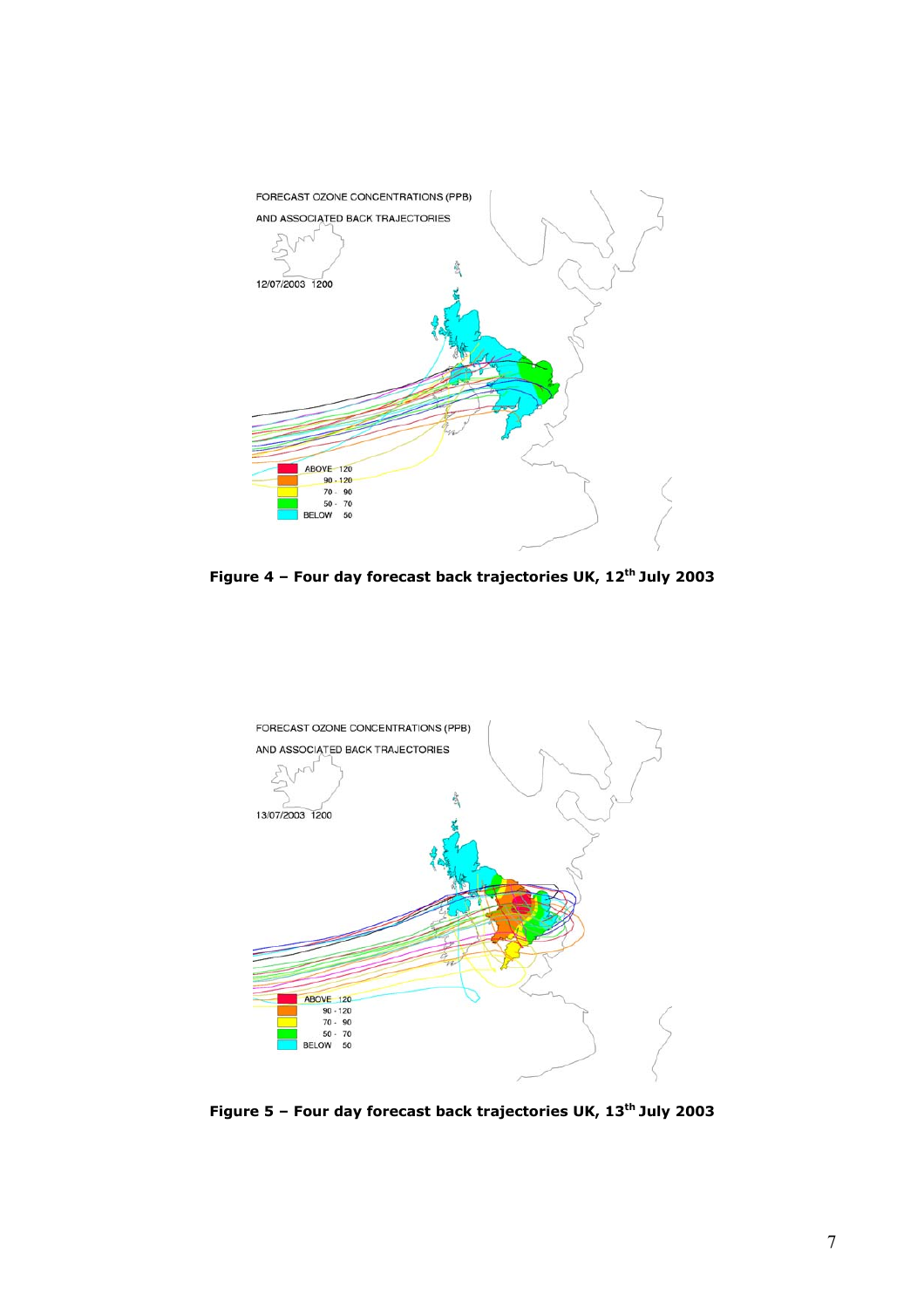

**Figure 6 – Four day forecast back trajectories UK, 14th July 2003**



**Figure 7 – Four day forecast back trajectories UK, 15th July 2003**